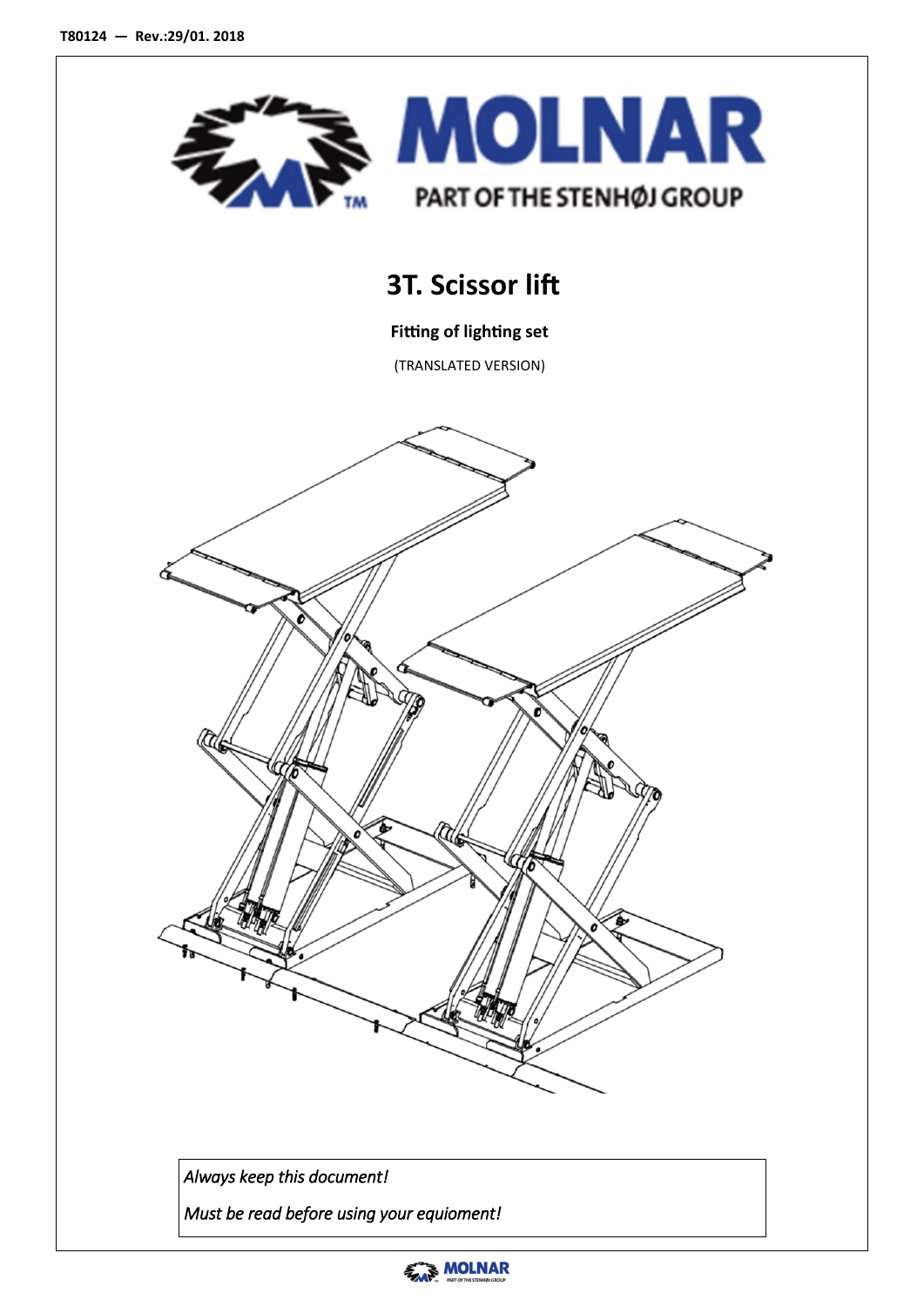1. Fit lighting modules on upper plates by means of pre-fitted adhesive pads.

Note ! Upper plates must be cleaned and dry before affixing. Pull cables from modules through holes in upper plates.

Assemble cable from module with 2-core cable supplied by means of straight-through joints – use pliers and after that a heating gun or similar. Note ! Is is very important to keep the +/+ and -/- connection in all joints.

2. Fit cable trays on upper scissor arms

Lead cable down through cable protections on scissor arms as shown.

Fig. 1



Fig. 2